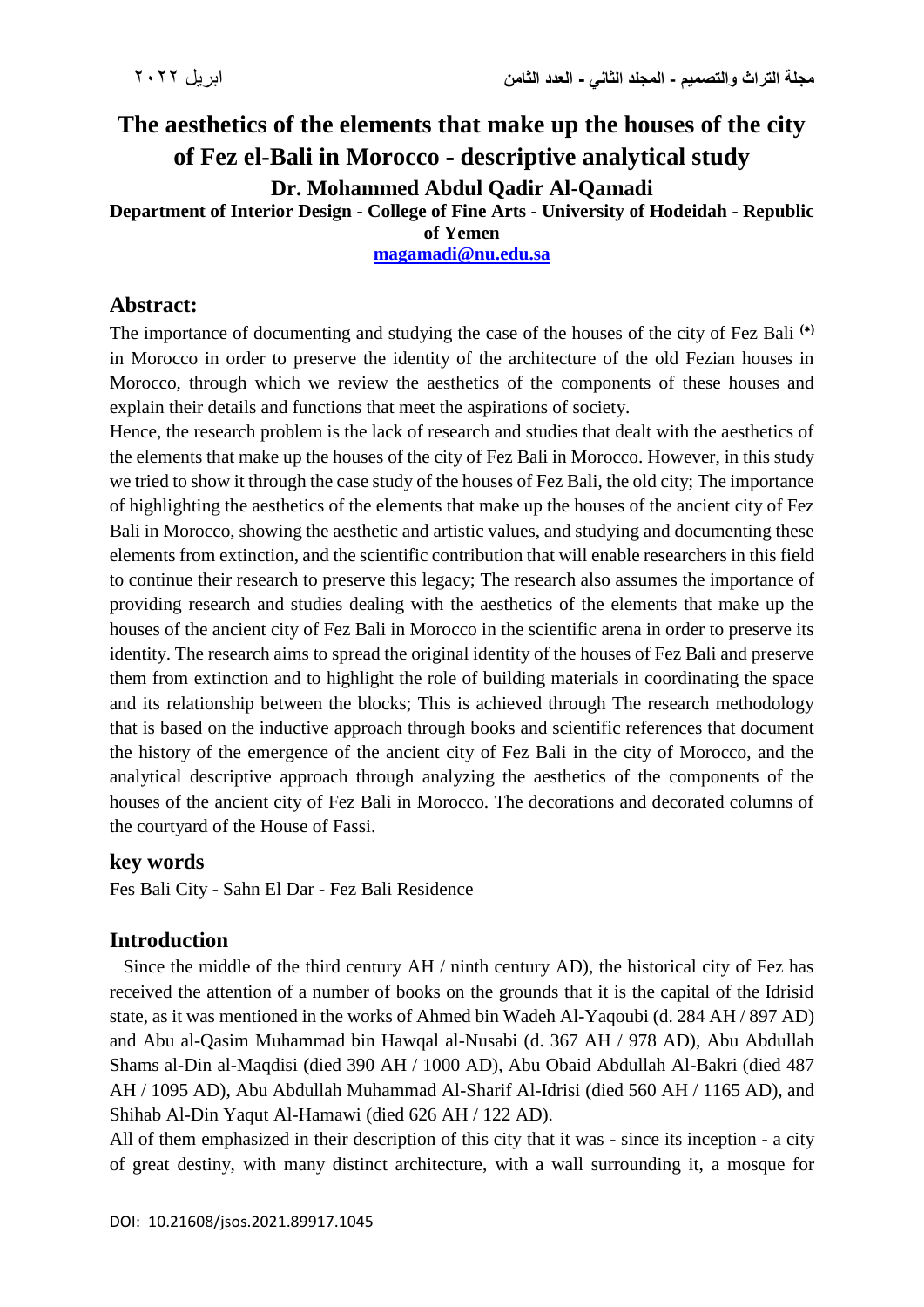sermons, caesars and markets. The city is the second largest city in Morocco after the city of Casablanca in terms of population, as its population is (1,112,072 ) people, according to the census of (2014), and it is possible that today it has become more than two million people.

The city was founded by Idris II, who made it the capital of the Idrisid state in Morocco, as the history of the city of Fez dates back to the second century AH, when Idris bin Abdullah, founder of the Idrisid state in 172 AH / 789 AD) built a city on the right bank of the Fez River. Imam Idris stood On its fertile soil, breathe its moderate air, drink its fresh water, and then check out the desert, seas, and majestic mountains, and land in the place known to this day (Jarawa) and proceeded to build it on Thursday, Rabi' al-Awwal 192 AH / 4 January 808 AD, and it was the city of Fez.

#### **Research problem:**

 The problem of this research lies in the lack of research and studies that dealt with the aesthetics of the elements that make up the houses of the ancient city of Fez in Morocco.

#### **Research importance:**

The importance of this research is as follows:

1- Highlighting the elements that make up the houses of the old city of Fez in Morocco and showing the aesthetic and artistic values, as well as studying and documenting the architectural elements to preserve them from extinction.

2- The scientific contribution that will enable researchers in this field to continue their research to preserve this legacy and reveal more of its aesthetics.

#### **Research Aims:**

1- Demonstrating the original identity, functional and aesthetic value of the houses of the old city of Fez.

2- To highlight the role of building materials in coordinating the space and its relationship between the blocks.

3- Show the role of openings such as doors and windows that secure ventilation and natural lighting to save energy, in addition to ensuring protection and beauty at the same time.

#### **Research Hypothesis:**

 The research assumes the importance of the availability of research and studies dealing with the aesthetics of the components of the historic houses of Fez in Morocco in the scientific arena in order to preserve the identity of the ancient Fez houses.

#### **Research Methodology**

1. The inductive approach: through books, scientific references and periodicals that document the history of the ancient city of Fez, Morocco

2. The analytical descriptive approach: by analyzing the aesthetics of the components that make up the houses of the ancient city of Fez El Bali in Morocco.

# **Results:**

#### **This study reached the following results:**

1. The aesthetic and artistic values in the old Fassi House appear through the splendid decorations and decorated columns of the courtyard of the Fassi House.

2. The use of an open dish prevents global warming and gives a better quality to the interior environment.